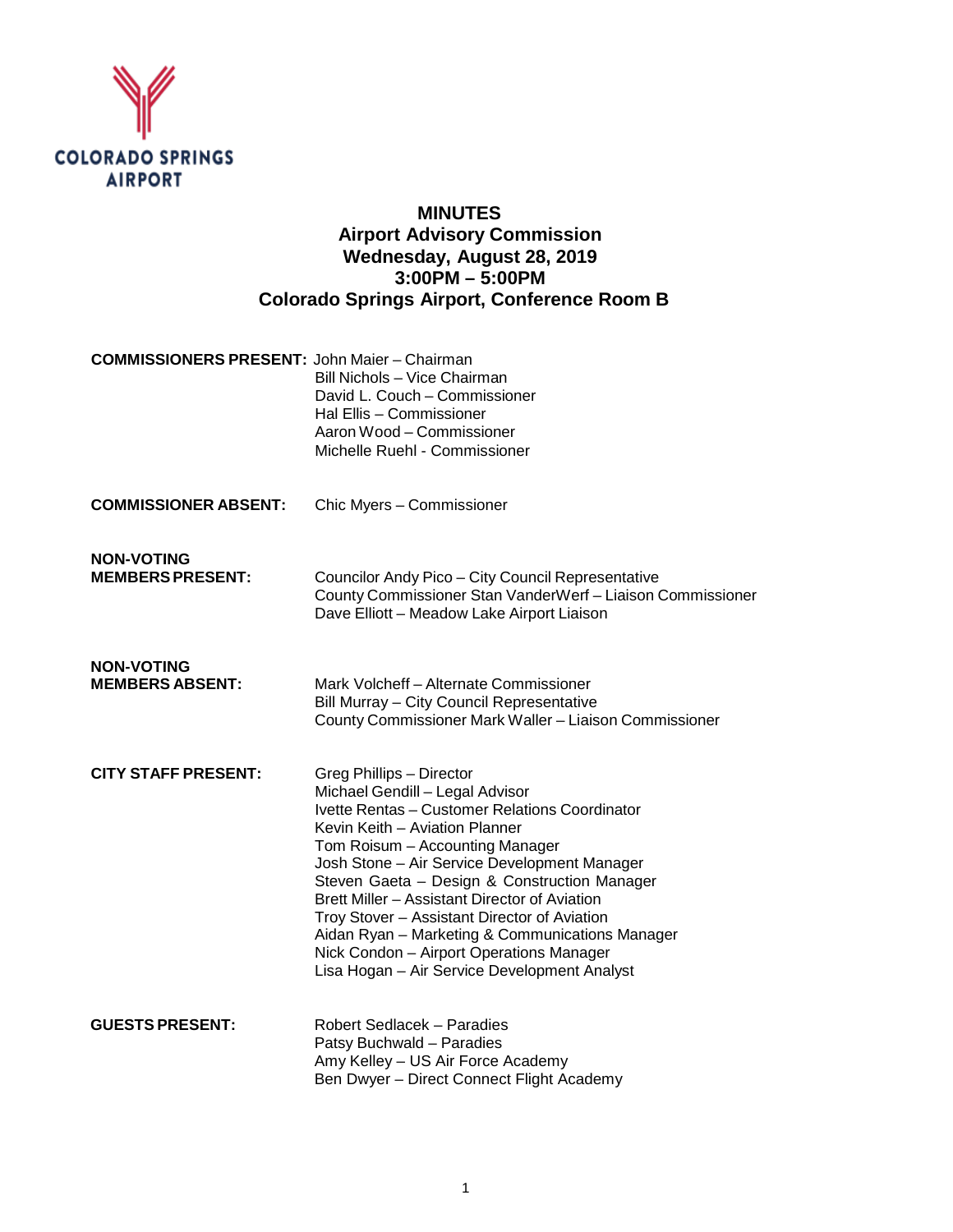### I. **MEETING CALLED TO ORDER at 3:04PM AUGUST 28, 2019 by CHAIRMAN MAIER**

#### II. **APPROVAL OF THE JULY 24, 2019 MINUTES**

Vice Chairman made a motion to approve the July 24, 2019 meeting minutes. Commissioner Couch seconded.

Discussion: None

#### VOTE: **APPROVED (Unanimous).**

#### **APPROVAL OF THE AUGUST 2, 2019 SPECIAL MEETING MINUTES**

Vice Chairman Nichols made a motion to approve the August 2, 2019 special meeting minutes. Commissioner Couch seconded.

Discussion: None

#### VOTE: **APPROVED (Unanimous).**

#### III. **INTRODUCTION OF GUESTS**

### **COMMUNICATIONS**

- Chairman Maier added one (1) change to the agenda:
	- o Other Business The West Side General Aviation briefing will be deferred to the September 25, 2019 meeting.

#### IV. **PUBLIC COMMENT**

• Patsy Buchwald shared that Paradies had been awarded the 2019 Excellence in Airport Concessions Award. Paradies has been the recipient of this award for twenty four consecutive years.

### V. **NEW BUSINESS AND REPORT ITEMS**

### **A. Land Use Review –** Kevin Keith

Airport staff presented and discussed ten (10) Land Use Items. Eight (8) items in the City and two (2) in the County.

Land Use Items  $#1, #2, #4 - #10$ : Briefed.

Vice Chairman Nichols motioned to recommend approval of land use items #1, #2, #4 – #10 as recommended by airport staff. Commissioner Wood seconded.

Discussion: None

### VOTE: **APPROVED (Unanimous).**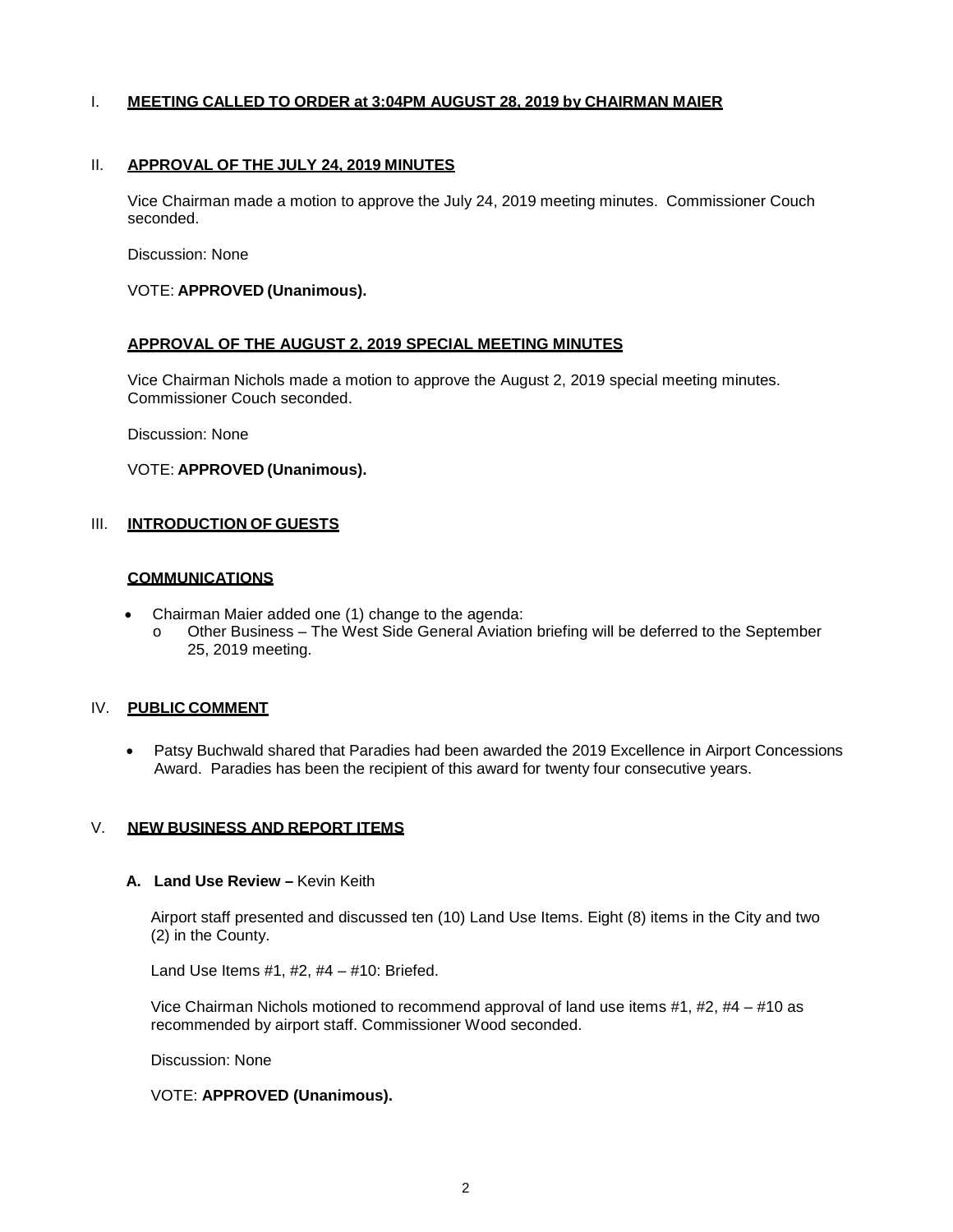Land Use Item #3:

Discussion: Commissioner Ellis request to review the FAA (Federal Aviation Administration) 7460-1 (Notice of Proposed Construction or Alteration) to verify that Land Use Item #3, CPC CU 09-00069- A2MN19, AR NV 19-00457 approval of a minor amendment to the development plan, for the installation of 70 foot light poles would not cause obstruction in the area. Kevin Keith confirmed the 70 foot light poles would not be the highest construction in the area and therefore it is not a concern for obstruction.

Commissioner Couch motioned to approve deferral of Land Use Item #3 as recommended by airport staff. Vice Chairman Nichols Seconded.

## VOTE: **APPROVED (Unanimous).**

## **B. Director's Airport Business Report**

- Project Status Report Steven Gaeta
	- o Taxiway G is expected to be completed and operating in early September 2019.
	- o The anticipated date for the Planning Consultant of Record will be updated once the task order has been finalized.
	- o Deicing Pad construction is planned for summer 2020, contingent upon The Forest Service funding availability.
- Traffic Trend Report Josh Stone
	- o As per the request of Greg Phillips, an extended dashed blue line from "Anticipated" to "Overall Enplanements" was added to the chart.
	- o Greg Phillips announced the resignation of Josh Stone. Josh Stone's last day with the airport will be Friday, September 6.
	- o Greg Phillips, Dana Schields, and Ryan Campbell attended the Boyd Group International Aviation Forecast Summit from August  $25 - 27$ . Greg Phillips had an opportunity to speak with Mr. Barry Biffle, CEO of Frontier Airlines.
- COS Financial Report Tom Rosium
	- o Airport expenses are running on forecast and revenues are exceeding slightly above forecast.
	- o As part of the City working on centralizing all Accounting Departments, the airport Account Receivables; Account Payables; Radhika Jablonski, Accounting Supervisor; and Tom Rosium, Accounting Manager are relocating to the CAB (City Administration Building) by the end of September 2019.
		- i. Commissioner Wood shared his concerns of the possible impact to airport customer service with a move of this size. Greg Phillips responded the airport's continued customer care will remain a high priority.
	- o Although the Accounting Department is relocating to the CAB, the airport will continue to brief the Commission with a monthly COS Financial Report.
- Airport Business Development Report Greg Phillips/Troy Stover
	- o Greg Phillips expressed gratitude to the Commission for their support of the request for supplemental funds for Peak Innovation Park projects presented at the August 20, 2019 AAC Special Meeting.
	- o The two (2) hotels are going before the Council Work Session on September 9. The resolution is expected to go before Council on September 10<sup>th</sup> or September 24.
	- o A portion of Aviation Way traffic has been shut down to restrict drag racing. Airport tenants and surrounding businesses have been notified.
	- o Ben Dwyer, Direct Connect Flight Academy, a new tenant on airport property, gave a presentation of the academy's present and future plans.
	- o The 2019 Pikes Peak Regional Air Show is scheduled for September 21 September 22. Nick Condon gave a brief overview presentation of what is expected during the event.